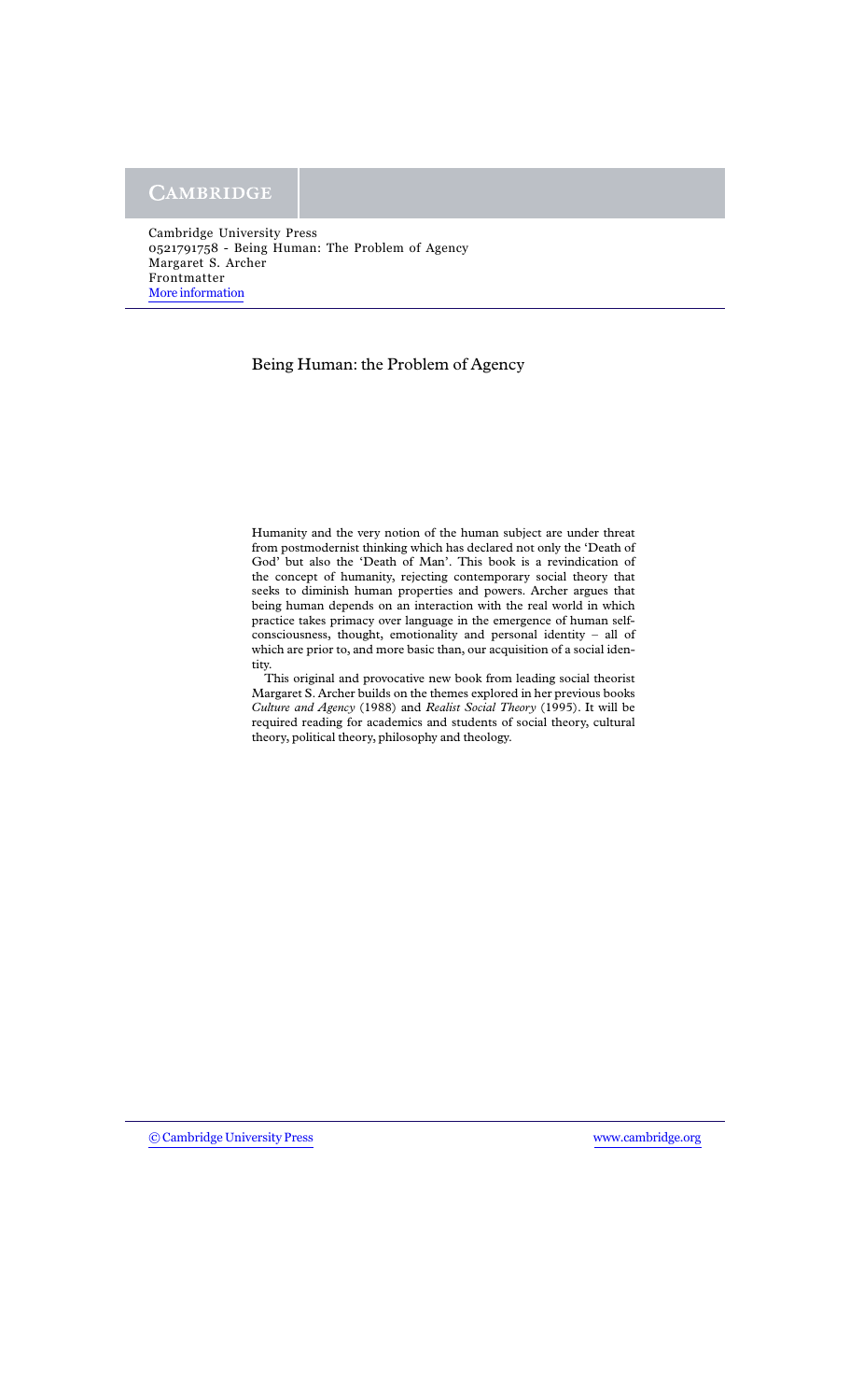Being Human: the Problem of Agency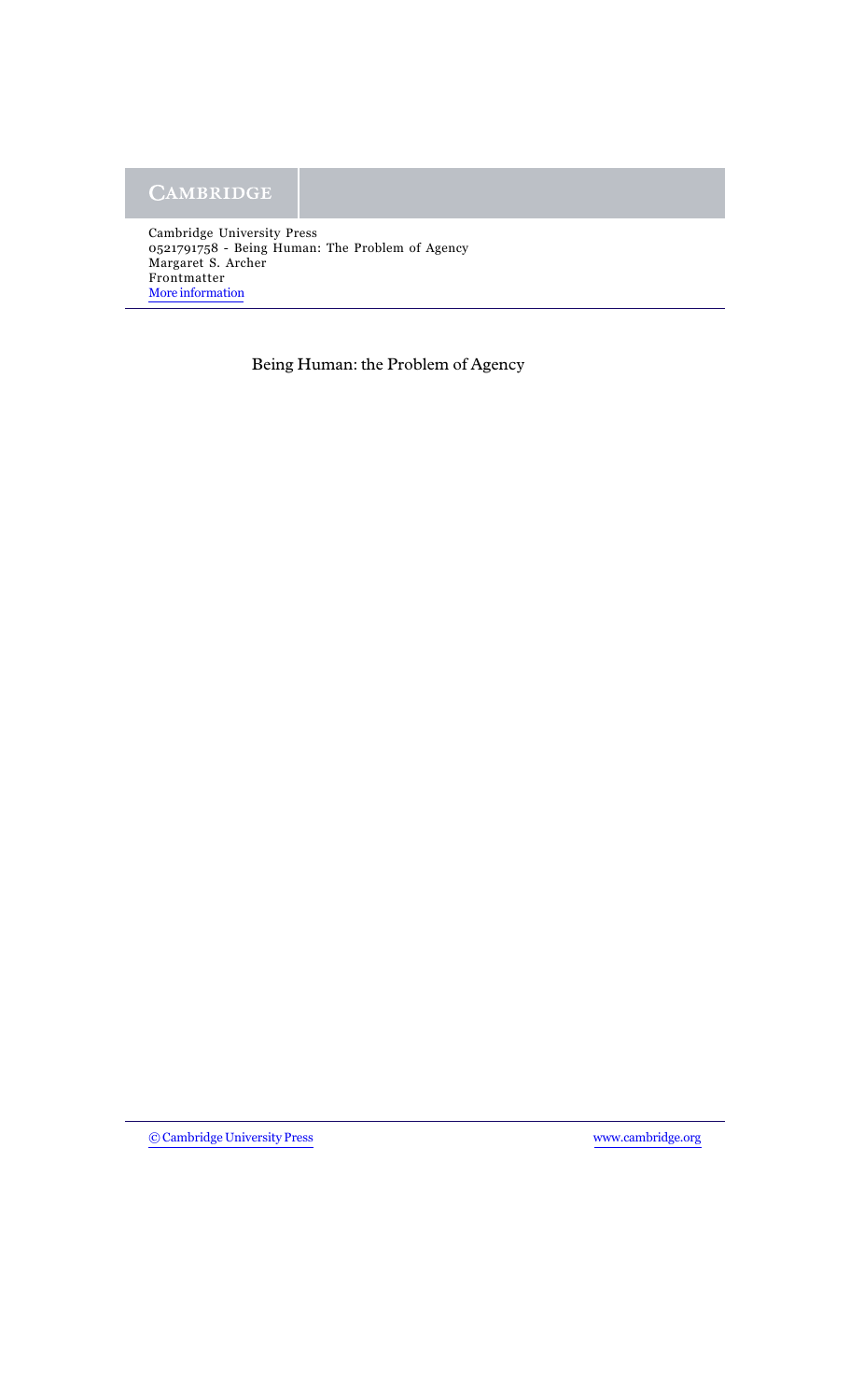# Being Human: the Problem of Agency

Margaret S. Archer *University of Warwick*

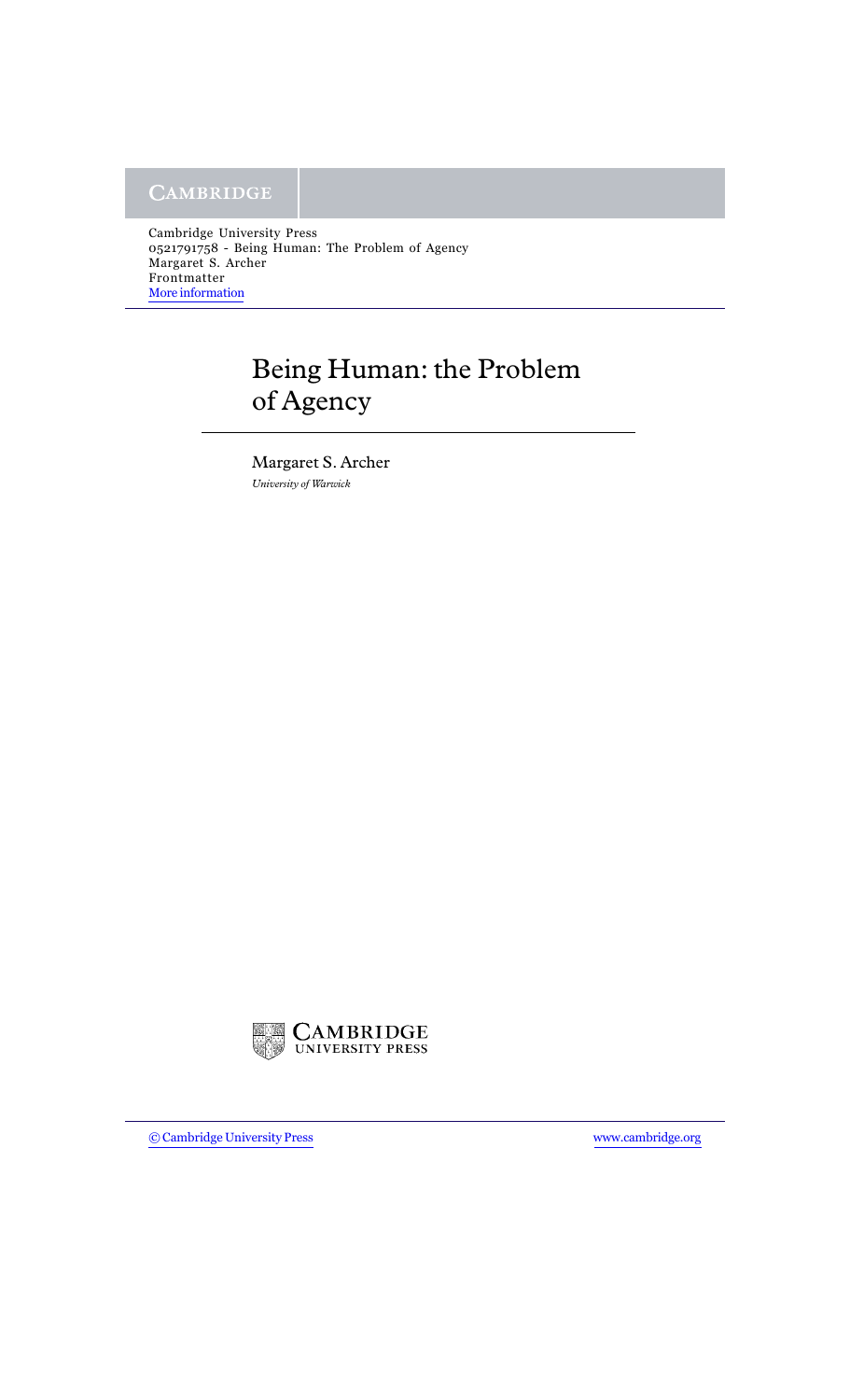> PUBLISHED BY THE PRESS SYNDICATE OF THE UNIVERSITY OF CAMBRIDGE The Pitt Building, Trumpington Street, Cambridge, United Kingdom

CAMBRIDGE UNIVERSITY PRESS The Edinburgh Building, Cambridge CB2 2RU, UK www.cup.cam.ac.uk 40 West 20th Street, New York NY 10011-4211, USA www.cup.org 10 Stamford Road, Oakleigh, Melbourne 3166, Australia Ruiz de Alarcón 13, 28014 Madrid, Spain

© Margaret S. Archer 2000

This book is in copyright. Subject to statutory exception and to the provisions of relevant collective licensing agreements, no reproduction of any part may take place without the written permission of Cambridge University Press.

First published 2000

Printed in the United Kingdom at the University Press, Cambridge

*Typeface* Plantin 10/12 *System* QuarkXPress™ [SE]

*A catalogue record for this book is available from the British Library*

ISBN 0 521 79175 8 hardback ISBN 0 521 79564 8 paperback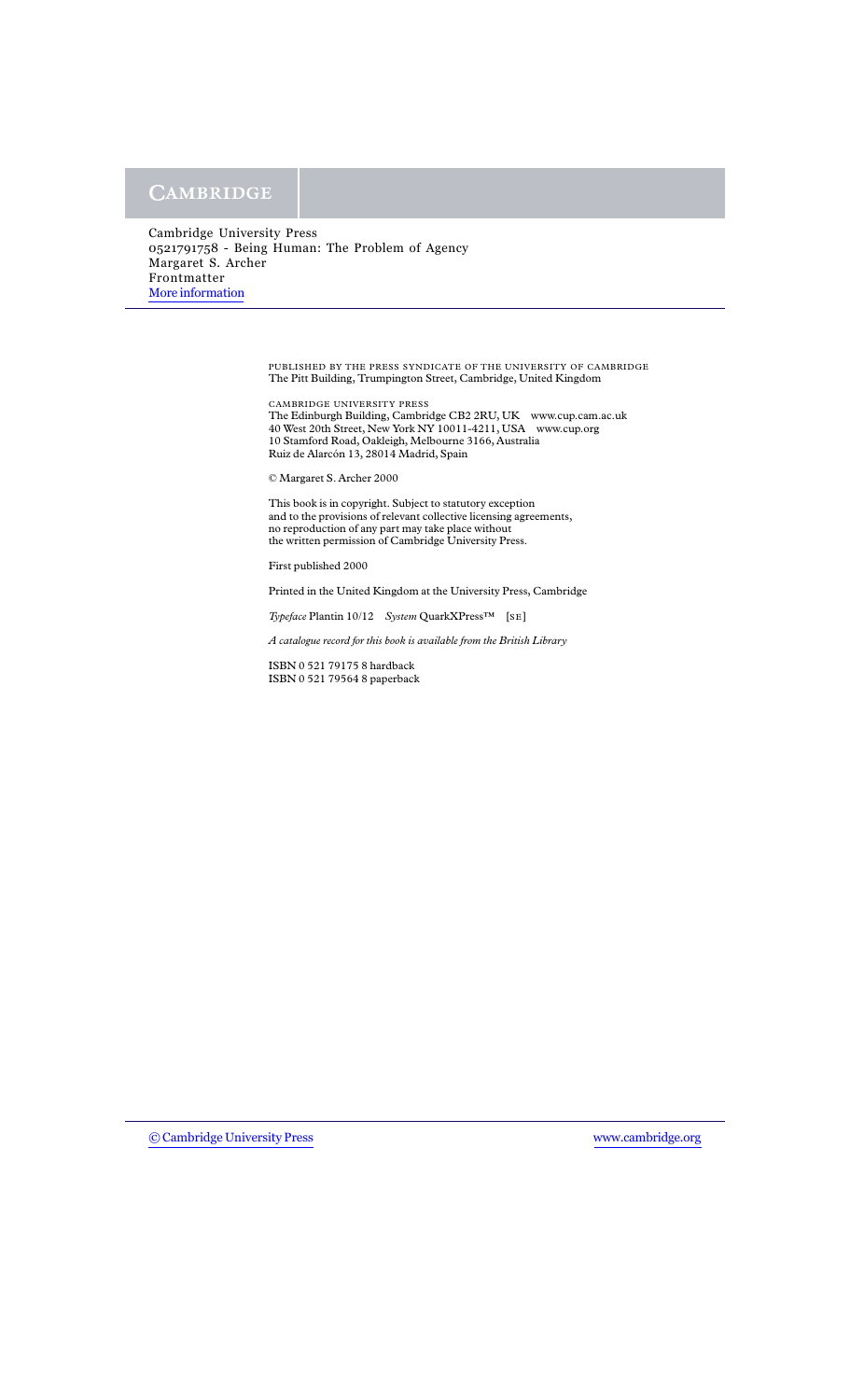## Contents

| List of figures<br>Acknowledgements                |                                                                        | page viii<br>x |  |
|----------------------------------------------------|------------------------------------------------------------------------|----------------|--|
|                                                    | Introduction                                                           | 1              |  |
| Part I<br>The impoverishment of humanity           |                                                                        |                |  |
| 1                                                  | Resisting the dissolution of humanity                                  | 17             |  |
| $\overline{2}$                                     | Modernity's man                                                        | 51             |  |
| 3                                                  | Society's being: humanity as the gift of society                       | 86             |  |
| The emergence of self-consciousness<br>Part II     |                                                                        |                |  |
| 4                                                  | The primacy of practice                                                | 121            |  |
| 5                                                  | The practical order as pivotal                                         | 154            |  |
| The emergence of personal identity<br>Part III     |                                                                        |                |  |
| 6                                                  | Humanity and reality: emotions as commentaries on<br>human concerns    | 193            |  |
| 7                                                  | Personal identity: the inner conversation and emotional<br>elaboration | 222            |  |
| The emergence of social identity<br><b>Part IV</b> |                                                                        |                |  |
| 8                                                  | Agents: active and passive                                             | 253            |  |
| 9                                                  | Actors and commitment                                                  | 283            |  |
|                                                    | Conclusion: the re-emergence of humanity                               | 306            |  |
| <b>Index</b>                                       |                                                                        | 320            |  |
|                                                    |                                                                        | vii            |  |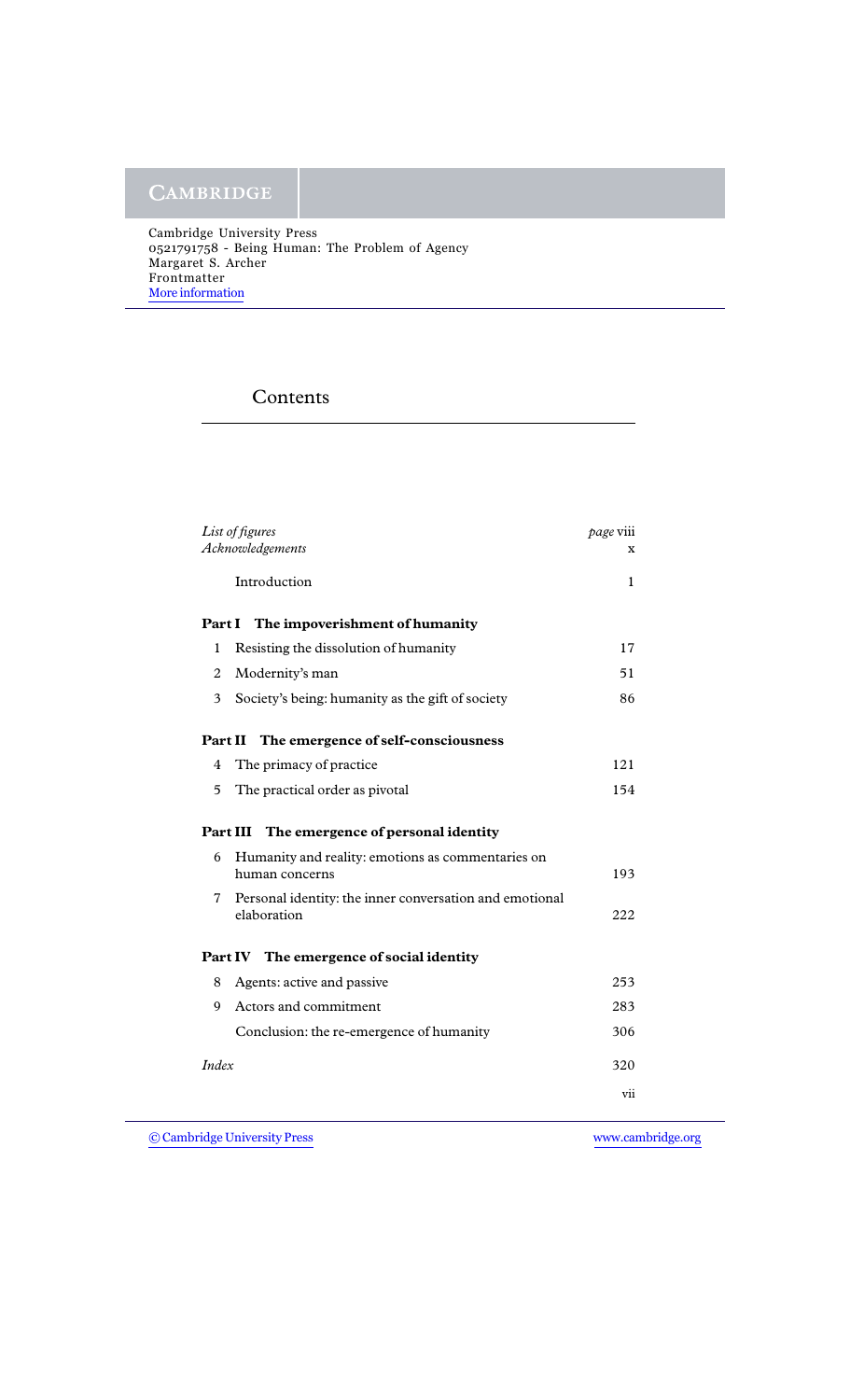### Figures

| 3.1 Harré's ontologies of science and society                    | page 89 |
|------------------------------------------------------------------|---------|
| 3.2 The development of Society's Being                           | 107     |
| 3.3 The orthodox Vygotskyan square (Harré)                       | 115     |
| 3.4 The social realists' square (Archer)                         | 115     |
| 5.1 Three orders of reality and their respective forms of        |         |
| knowledge                                                        | 162     |
| 5.2 Relations between embodied, practical and discursive         |         |
| knowledge                                                        | 179     |
| 6.1 The emergence of (first-order) emotions                      | 199     |
| 6.2 Emotional emergence in the natural order                     | 205     |
| 6.3 Emotional morphogenesis in the natural order                 | 207     |
| 7.1 Elster's cognitive transmutation of emotion                  | 224     |
| 8.1 Realism's account of the development of the stratified human |         |
| being                                                            | 260     |
| 8.2 The morphogenesis of corporate agency                        | 268     |
| 8.3 Structural and cultural configurations reproducing           |         |
| morphostasis in society and agency                               | 271     |
| 8.4 Structural and cultural configurations generating            |         |
| morphogenesis in society and agency                              | 277     |
| 8.5 The double morphogenesis of agency                           | 279     |
| 9.1 The acquisition of social identity                           | 295     |
| 9.2 The emergence of personal and social identity                | 296     |
|                                                                  |         |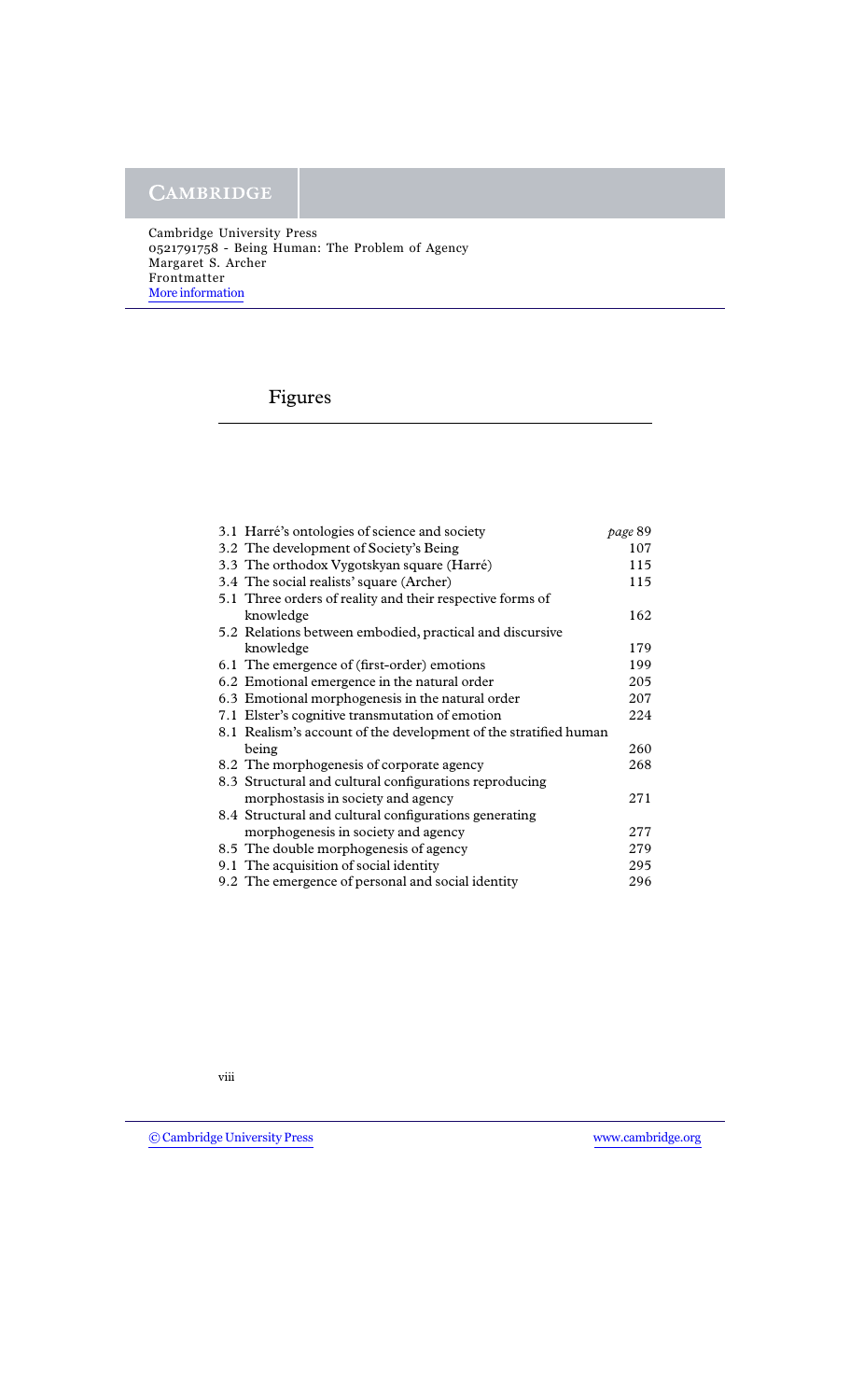

Produced under the aegis of an ESRC Research Fellowship